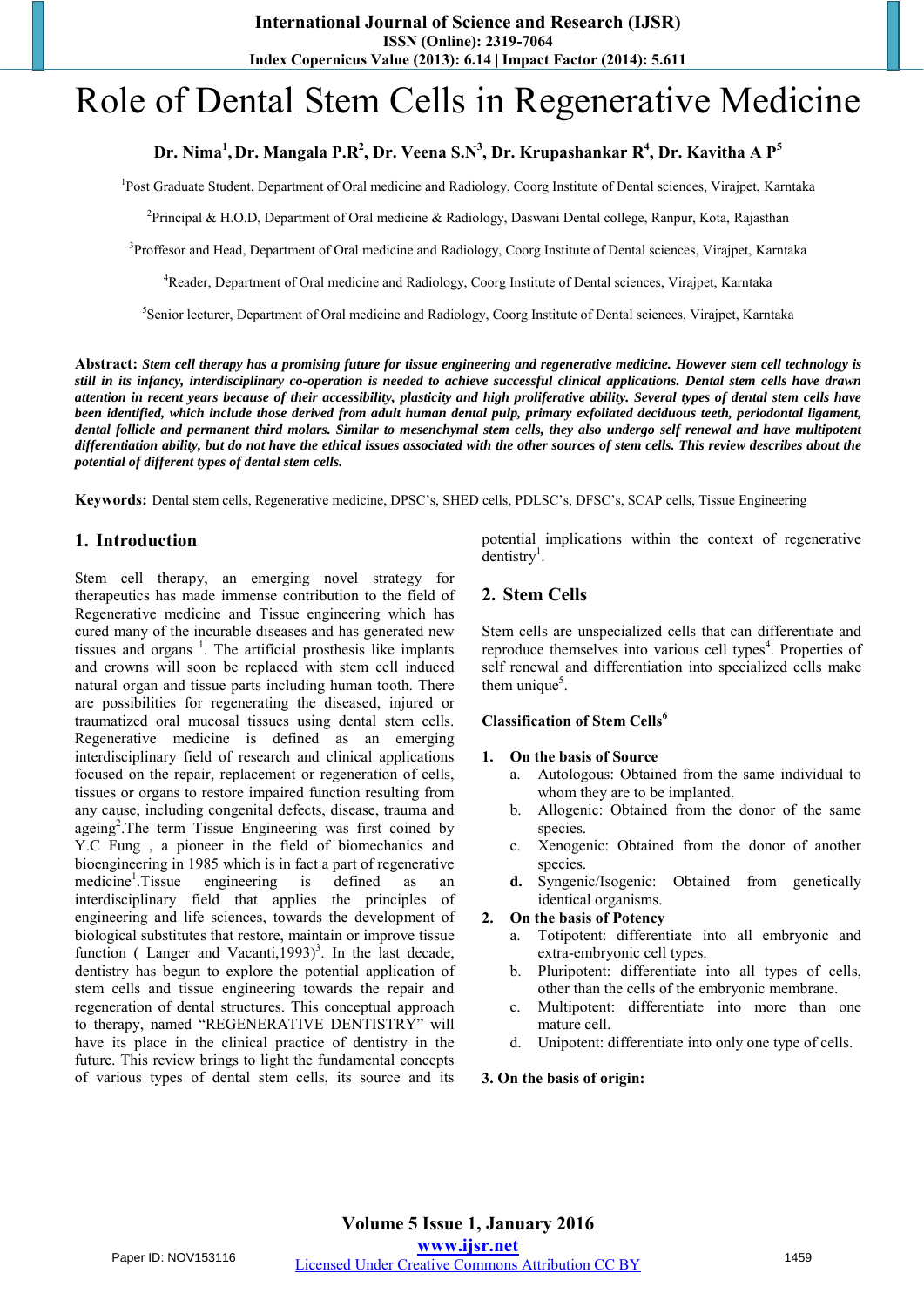



**Figure 1:** Types of Dental Stem cells

## **3. Dental Pulp Stem Cells**

DPSC'S were the first type of dental stem cells to be isolated from the human permanent third molars by Gronthos et al in 2000<sup>6</sup>. They exhibited high proliferation rate and high frequency of colony formation that produced calcific nodules. Bakopoulou A et al, reported that DPSC cultures from impacted 3<sup>rd</sup> molars can differentiate into odontoblast like cells which has increased mineralization and dentin forming potential invitro<sup>7</sup>. Dental pulp is a store house of a high percentage of stem cells, which can differentiate into bone, dentin, muscle and nerve tissue. DPSC's can be easily retrieved from the freshly extracted permanent tooth without any associated morbidities<sup>6</sup>. The compatability and attachment to various biomaterials is high for DPSC's<sup>8</sup>. Kerkis et al described about a sub population of DPSC's named as immature dental pulp stem cells (IDPSC's). DPSC's have a longer survival time because these cells are quiescent (non dividing), in perivascular environment where their stem cell characteristics are maintained for a longer duration of time. These cells become activated whenever there is a need for more cells as in tissue injury. A process where new dentin matrix is laid down at the injured site for the protection of the injured pulp is known as "Reparative dentinogenesis" is an example

showing the potential of DPSC's to proliferate and produce odontoblasts following a dental injury. Their property of differentiating into functionally active neurons used for treating various neuronal disorders was suggested by Arthur et al  $\frac{9}{2}$ . When recombined with bio-degradable scaffolds, DPSC's form tissues like dentin & pulp with irregular shape in vitro. The immunosuppressive activity of DPSC's can be advantageous in cases of stem cell transplantation<sup>6</sup>. DPSC's can also help in cardiac repair after myocardial infarction. Jamal et al reported that, the left coronary artery was ligated in nude rats and DPSC's were transplanted to the border of the infarction zone. Evidence of cardiac repair was noted by improved cardiac function, increase in the number of vessels and reduction in the infarct size after 4 weeks of transplantation<sup>9</sup>. DPSC's can regenerate dentin and provide it with oxygen, nutrition and innervations, whereas the hard dentin can protect the soft dental pulp tissue. Together they maintain the intergrity of tooth shape and function<sup>7</sup>. DPSC's demonstrated the ability to generate functional dental tissue in the form of dentin/pulp like complexes when transplanted in vivo into immuno-compromised mice. . In addition DPSC's can express neural markers and differentiate into functionally active neurons, suggesting their potential in cellular therapy for neuronal disorders<sup>7</sup>. DPSC derived cells integrate into the host brain and may serve as useful sources

# **Volume 5 Issue 1, January 2016 www.ijsr.net** Paper ID: NOV153116 Licensed Under Creative Commons Attribution CC BY 1460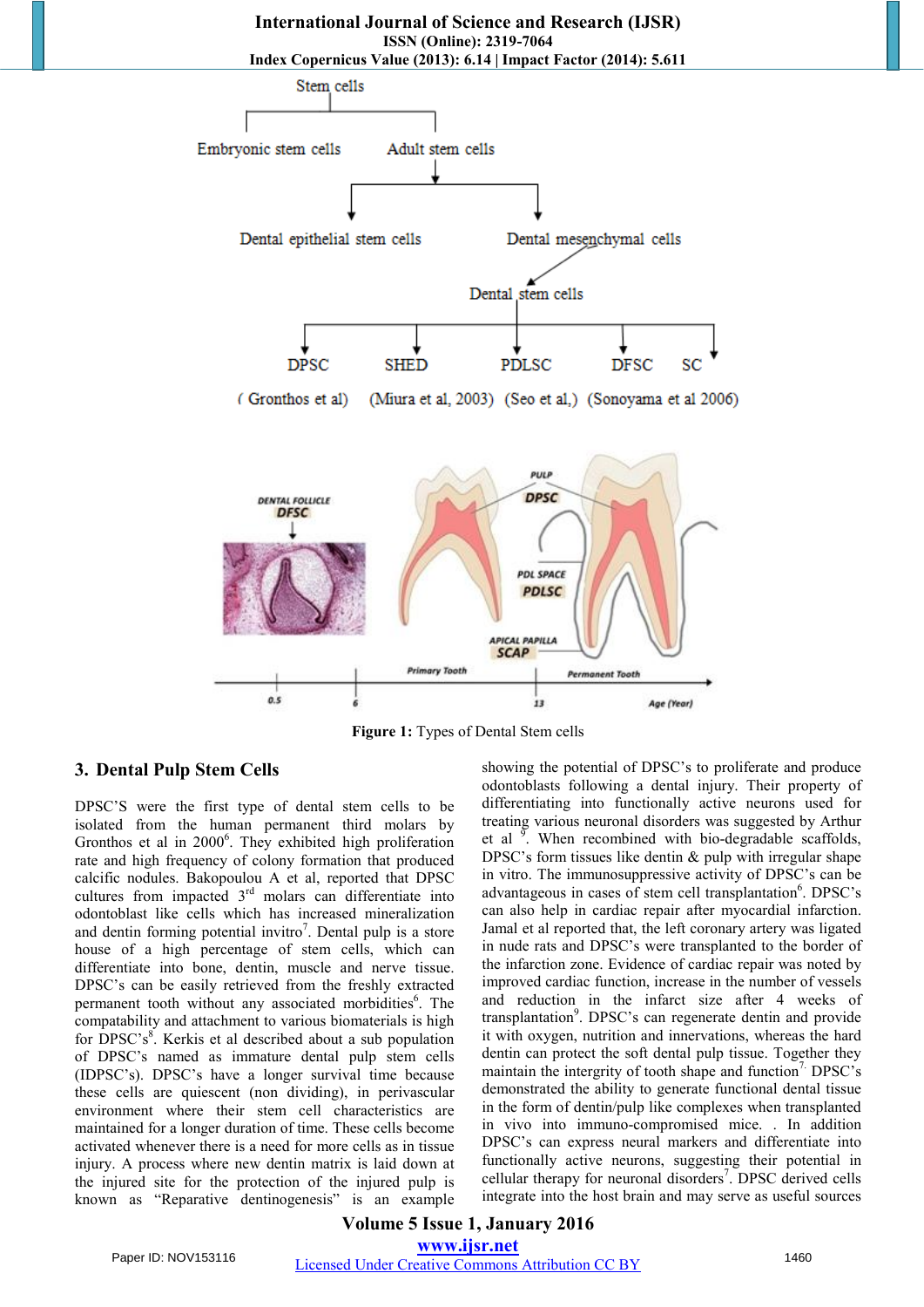of neuro and gliogenesis in vivo, especially when the brain is injured<sup>7</sup>. Govindasamy et al has shown that the transdifferentiation of DPSC'S into islet cell aggregates, those similar to pancreatic islet cells, released insulin in a glucose dependent manner in vitro which can be used for the treatment of diabetes $^{10}$ .

# **4. Role in Regenerative Endodontics**

Dental pulp stem cells have established their role in regenerative endodontics. Regenerative endodontics is a biological procedure designed to replace the damaged dentin-pulp complex in a non vital tooth. The pulp chambers and canals of a necrosed tooth is debrided, irrigated and the canal is filled up with dental pulp stem cells, growth factors and molecules like calcium hydroxide & poly antibiotic pastes. Stem cells and the proteins combine together, prompting the growth of new pulpal cells, blood vessels and nerves. Thus new vital pulp is formed. Regenerative endodontics will soon take over the conventional endodontic restorative procedures.



**Figure 2:** Steps in Regenerative Endodontics

## **SHED cells (Stem cells from human exfoliated deciduous teeth.)**

Miura et al, in 2003 first isolated stem cells from human exfoliated deciduous teeth $11$ . Mesenchymal progenitors have been isolated from the pulp of the human deciduous incisors. These cells were named SHED (stem cells from Human exfoliated deciduous teeth) and they exhibited high plasticity since they could differentiate into neurons, osteoblasts and odontoblasts, adipocytes. SHED cells can induce bone or dentin formation in vivo, but in contrast to DPSC's they failed to produce dentin–pulp complex. Being immature cells as they can differentiate into various cell types. They offer painless stem cell collection because they are retrieved from a tissue that is disposable and easily accessible. According to L.T Friedlander et al they have higher proliferation rate and population doublings<sup>6</sup>.

# **SCAP cells (Stem cells from the apical papillae)**

Stem cells from the apical papilla are a population of multipotent stem cells isolated from the apical papilla at the root tip of a human tooth. Compared with DPSC, SCAP cells have greater numbers of STRO-1 positive cells, a greater number of population doublings, faster proliferation, and increased capacity for in vivo dentin regeneration. SCAP cells are positive for telomerase activity which is present in the embryonic stem cells and suggests a very immature source of cells available for hard tissue regeneration. According to Miura et al SCAP might be the source of primary odontoblasts involved in the development dentine of the root, in contrast to DPSC, which are likely to be the source of replacement odontoblasts involved in reparative dentin formation<sup>6</sup>. These cells express neurogenic and myogenic markers and are capable of odontoblastic, osteoblastic, differentiation. They have capacity for dentin and pulp regeneration using revascularization and revitalization techniques by inducing bleeding together with

the apical papilla cells. SCAP are used for the formation of roots and dentin and also help in the apexogenesis after the disinfection of root canals in children. SCAP can convert themselves into the Dental pulp stem cells. SCAP cells appear to undergo odontogenic differentiation as measured by the expression of the markers dsp, alp, bsp  $<sup>6</sup>$ .</sup>

# **Periodontal Ligament Stem Cells (PDLSC'S)**

Periodontal ligament stem cells were isolated and characterised by Seo et al in 2004. In vitro studies demonstrated a longer life span, high proliferation rate and population doublings for PDLSC's. According to Nagatomo et al PDLSC's can differentiate into cementoblast-like cells, adipocytes and collagen forming cells in vitro and has the capacity to regenerate a cementum / PDL like structure in vivo<sup>6</sup>. The concept that stem cells may reside in the periodontal tissues was first proposed almost 20 years ago by Melcher, who queried whether the three cell populations of the periodontium (cementoblasts, alveolar bone cells and periodontal ligament fibroblasts) ultimately derived from a single population of ancestral cells or stem cells $^{12}$ .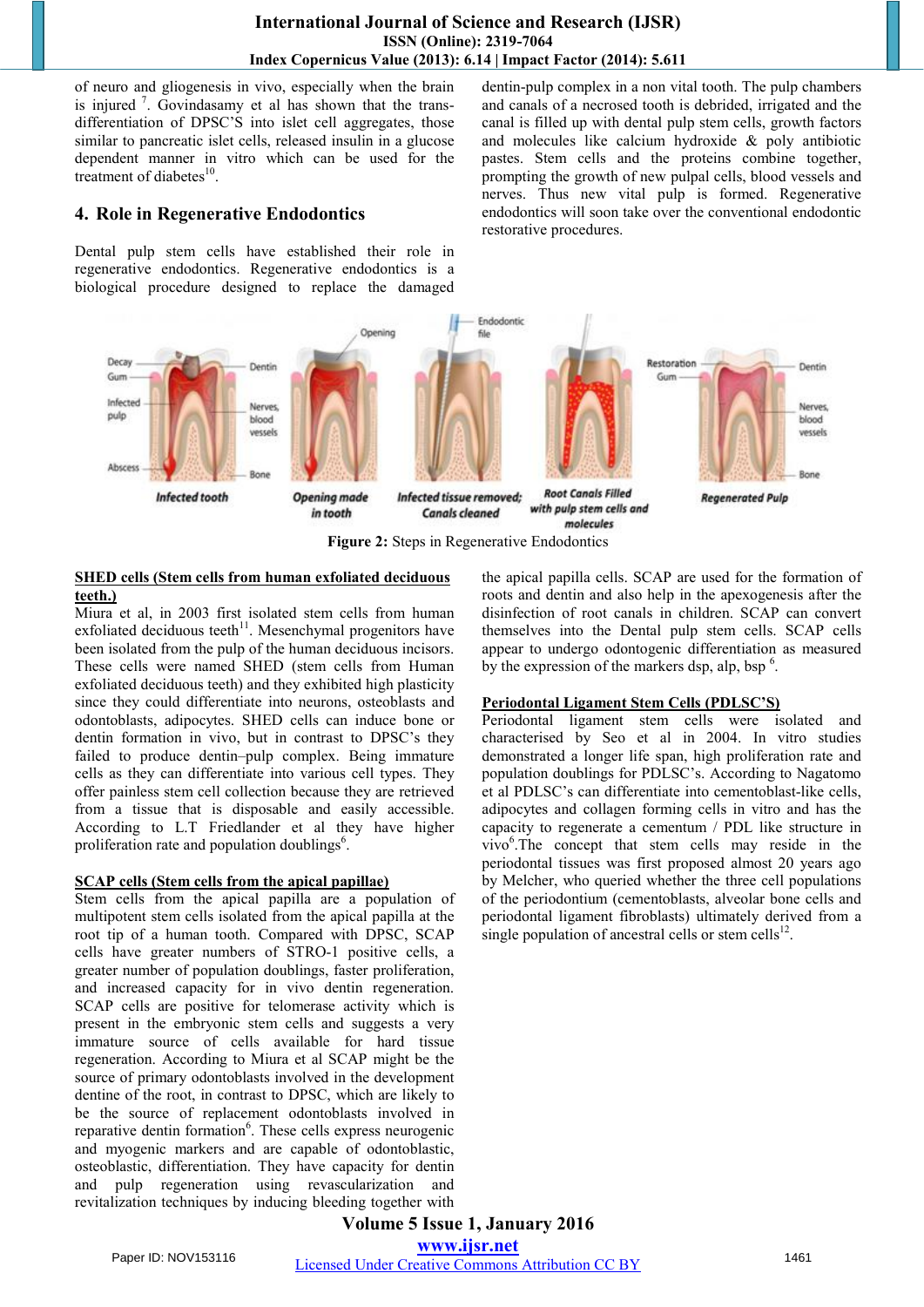

**Figure 3:** Stem cells in Periodontal Regeneration

PDLSC's retain the stem cell properties and tissue regeneration capacity which can be used to create a biological root. Autologous PDLSC's showed the best regenerating capacity of PDL, alveolar bone and cementum as well as peripheral nerve and blood vessel which were evaluated by conventional and immune histology. Studies reported that PDLSC's could regenerate periodontium, highlighting their potential in the therapy of periodontitis. Fibroblastic activity of PDLS's can be used in the treatment of Oral sub mucous fibrosis and has been found to reduce the facial wrinkles in mice.

### **Dental Follicular Progenitor Cells (DFSC's)**

The dental follicle is a multipotent tissue and the stem cells isolated from them are named as dental follicle progenitor cells. These were first isolated from the follicle of human impacted 3rd molars. According to Kemoun P et al, the dental follicular stem cells can differentiate into cementoblasts in vitro (Handa K et al) and immortalized dental follicular cells are able to re-create a new periodontal ligament (PDL) after in vivo implantation (Yokoi et al)<sup>6</sup>. The dental follicle has long been considered as a multipotent tissue, based on its ability to generate cementum, bone and PDL from the ecto-mesenchyme derived fibrous tissue. DFSC's can induce periodontal and bone regeneration. DFSC form the PDL by differentiating into PDL fibroblasts that secrete collagen and interact with the fibers on the surfaces of the adjacent bone and cementum. These cells isolated from the human  $3<sup>rd</sup>$  molars are characterised by their rapid attachment in culture, and the ability to form compact calcified nodules in vitro.

# **5. Triad of Tissue Engineering**

Reconstitution of bioengineered tooth germ, like that for other organs, is one of the future prospective of stem cells which requires that single cells are completely dissociated from both the epithelium and the mesenchyme, and the correct placement of cells is a major issue. The most successful technique for tissue engineering of simple tissues is the use of biodegradable scaffolds into which the cells are seeded and adopting the shape of the scaffold $^{13}$ .



### **SCAFFOLDS**

Scaffolds are suitable substrates on which the stem cells can grow in the presence of growth factors. The seeding of cells on tissue engineering scaffolds is known as "creating a tissue construct".

### **Requirements of a scaffold**

- Effective for the transport of nutrients, oxygen and waste.
- Biocompatible and non-toxic
- Physically and mechanically strong.
- Porous to allow cell placement, distribution and proliferation.
- Permeability of the culture medium.
- Ability for in vivo vascularisation.
- Maintain osteoblastic cell phenotype.
- Ease of fabrication.
- Gradually degraded and replaced by regeneration tissue, retaining the features of the final tissue structure.

Scaffolds can be classified as natural or synthetic. The natural scaffolds are more bio compatible, but the synthetic scaffolds offer improved control over physico-chemical properties of the medium. They are more conducive to the growth of new tissue and relatively contraction free<sup>6</sup>. The scaffold provides a physical, chemical and biological three dimensional micro environment for cell growth and differentiation, promoting cell adhesion and migration. The scaffold serves as a carrier for morphogen in protein therapy and for cells in cell therapy $11$ .

| Natural / Biocompatible     | Synthetic / Artificial Scaffolds |
|-----------------------------|----------------------------------|
| <b>Scaffolds</b>            |                                  |
| Collagen                    | Poly lactic acid                 |
| Glycosaminoglycans          | Polyglycolic acid                |
| Demineralised dentin matrix | Polyethylene glycol              |
| Fibrin                      | Arginine                         |
| Prp                         | Agarose                          |
| Emdogain                    | Chitosan                         |
|                             | Hydroxyapatite                   |
|                             | Tricalcium phosphate             |
|                             | Polyepsilon                      |
|                             | Titanium                         |
|                             | <b>Bioceramics</b>               |
|                             | Hydrogel                         |
|                             | Caprolactone                     |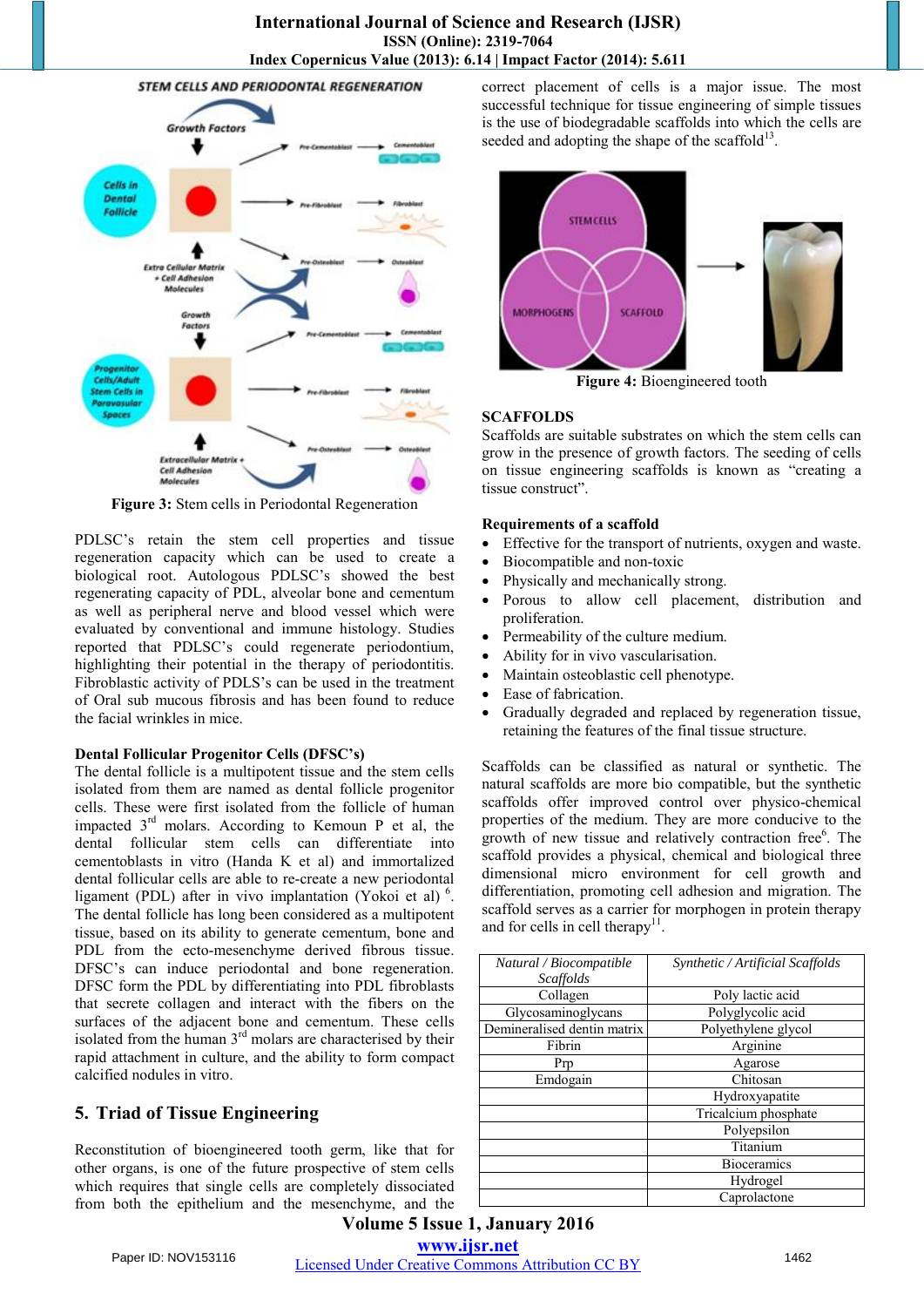## **Growth Factors**

Growth factors are protiens that bind to the receptors on the cell and induce cellular proliferation or differentiations. Many growth factors are quite versatile, stimulating cellular division in numerous cell types, while others are more cell specific<sup>11</sup>. Bone Morphogenetic Protiens (BMP) are growth factors required in tooth development and regeneration. Recombinant human proteins, insulin like growth factor-1 together with collagen has been found to induce complete

dentin bridging and tubular dentin formation (Lovschall et al, 2001 ).Growth factors may play key roles in signaling many of the events of tertiary dentinogenesis, a response of pulp-dentin repair. FGF-2 plays a key role not only as a differentiation inducing factor in the injury repair process of pulpal tissue, but also as a positive regulator of chemokine expression, which may help in tissue engineering and pulp regeneration using human DPSC's<sup>11</sup>.



**Figure 5: (A)** Single epithelial, mesenchymal cells are dissociated from the tooth germ at an early developmental stage. Dissociated cells reaggregate to regenerate bioengineered tooth germ. Regenerated tooth germ spontaneously develops into a tooth. B) Enamel forming progenitor cells and dentin forming progenitor cells are arranged in their proper anatomical relationship on a scaffold. The reconstructed tooth germ from the progenitor cells leads to tooth development with controlled morphology.

**Collection, Isolation, and Preservation of Stem Cells**<sup>14</sup>



**Figure 6:** Stem cell collection

**Tooth Collection** 

Place the tooth in sterile saline or fresh milk with gel packs

Tooth is transferred into a vial with hypotonic phosphate buffered saline

Vial is placed in a thermette and then into a metal transport vessel. (So that the hypothermic state is maintained)

**Stem Cell Isolation**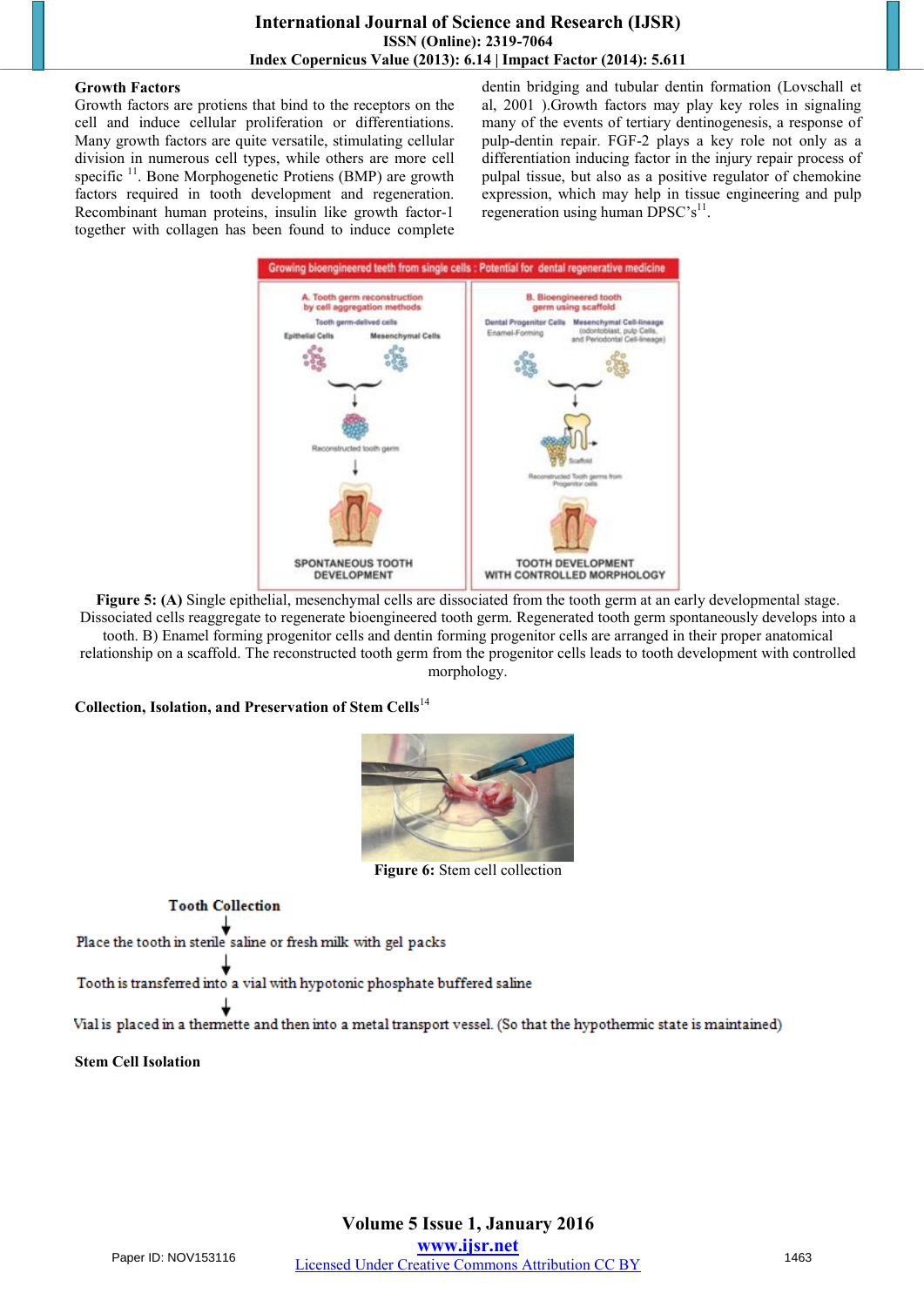In the stem cell bank the pulp tissue is isolated from the pulp

Cells are cultured in a MSC medium

Different cell lines are obtained.



Odontogenic, adipogenic and neural stem cells are obtained.

**Stem Cell Storage**



Uses a magnetic field (object chilled below freezing point)

# **6. Conclusion**

The role of a  $3<sup>rd</sup>$  dentition (stem cell induced teeth) to replace the missing natural tooth is an attractive concept<sup>13</sup>. Role and status of adult dental stem cell is still being debated, but in near future its therapeutic outcome will define their importance<sup>16</sup>. Several reports on the characterization and differentiation of dental stem cells have been published and is a growing field of interest<sup>17</sup>. Dental regenerative medicine will soon make its progress in such a way that the organ replacement therapies and teeth replacement with dental stem cells will soon become a reality<sup>15</sup>. The next decade may be an era of dental stem cells where in implants will soon fade out and stem cell based teeth will soon take up its role**.** 

# **References**

- [1] Luciano Casagrande, Mabel M. Cordeir , Silvia A, Nor Jacques E. Dental pulp stem cells in regenerative dentistry. Odontology 2011; 99:1–7 © The Society of The Nippon Dental University 2011.
- [2] Greenwood HL, Singer PA, Downey GP, Martin DK, Thorsteinsdottir H, Daar AS. Regenerative medicine and the developing world. PLoS Med 2006; 3: e381).
- [3] Li Peng, Ling Ye, Xue-dong Zhou Mesenchymal Stem Cells and Tooth Engineering. International Journal of Oral Science. 2009; 1(1): 6–12.
- [4] S. Bajada, I. Mazakova, B.A. Ashton. Stem cells for regeneration.In: N Ashammakhi, R Reis, & F Chiellini, Eds. Topics in Tissue Engineering.Expertissues E book. Vol. 4.
- [5] S.S. Sandhu, Meera Nair Stem Cells: Potential Implications for tooth regeneration and tissue

engineering in Dental Science. People's Journal of Scientific Research. 2009; Vol.2 (1), Jan.

- [6] Rita Chandki, M. Kala , Priyank Banthia , Ruchi Banthia. From Stem to Roots: Tissue engineering in Endodontics Biomaterials and Bioengineering in Dentistry J Clin Exp Dent. 2012;4(1):e66-71
- [7] Carlos estrela, Ana Helena ,Gonçalves de alencar , Gregory Thomas kitten, Eneida Franco. Mesenchymal Stem Cells in the Dental Tissues: Perspectives for Tissue Regeneration. Braz Dent J (2011); 22(2): 91-98.
- [8] Ranganathan K, Vidya Lakshminarayanan. Stem cells of the dental pulp. Indian Journal of Dental Research. 2012; 23(4).
- [9] Muhammad Fawwaz Abdullah, Kannan Thirumulu Ponnuraj, and Khairani Idah Mokhtar. DPSCs and SHED in Tissue Engineering and Regenerative Medicine. The Open Stem Cell Journal. 2013; (4): 1-6.
- [10]Govindasamy V, Ronald VS, Abdullah AN, Nathan KR, Ab Aziz ZA, Abdullah et al. Differentiation of dental pulp stem cells into islet like aggregates. J Dent Res 2011; 90:646-52.
- [11]Deepak B.S., Nandini D.B. & S. Naik. Tissue Engineering: Is it the future of Endodontics .People's Journal of Scientific Research. Jan. 2011; Vol. 4(1),
- [12]P.Mark Bartold, Songtao Shi & Stan Gronthos. Stem cells an periodontal regeneration. Periodontology. 2006; Vol. 40, 164–172.
- [13]Rachel Sartaj and Paul Sharpe. Biological tooth replacement .J. Anat. 2006; (209), pp503–509.
- [14]S Rai, M Kaur, S Kaur. Applications of stem cells in interdisciplinary Dentistry and beyond – An overview. Annals of Medical and Health Sciences Research.3 (2):245-254.